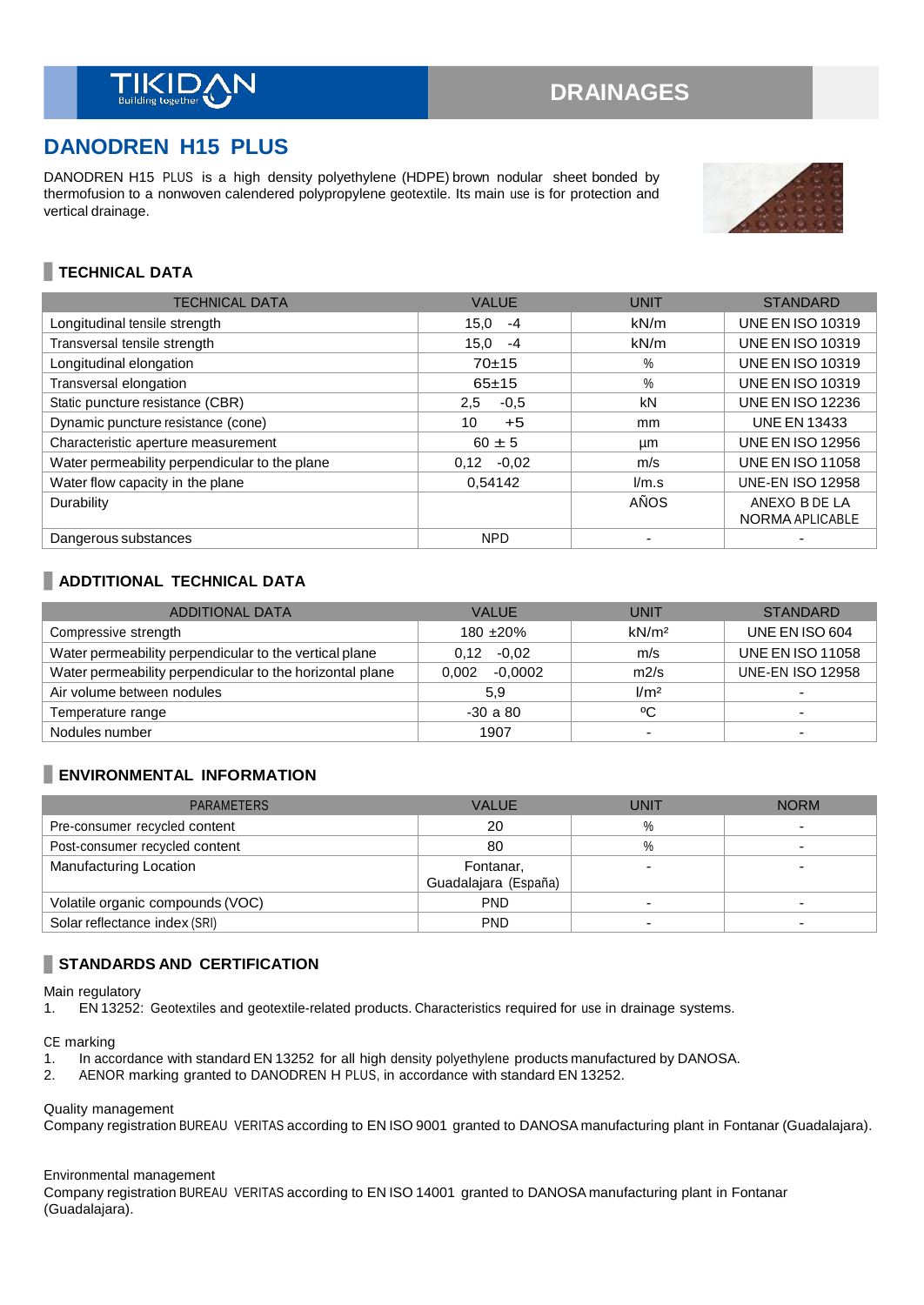# **DANODREN H15 PLUS**

## **SCOPE**

- 1. Drainage and protection of the waterproofing of buried walls in building and civil works, such as false tunnels and underpasses.<br>2. Floors drainage and protection, when there is not hydrostatic pressure or the floor is
- 2. Floors drainage and protection, when there is not hydrostatic pressure or the floor is over the phreatic level.
- 3. Drainage for walkable inverted roofs with continuous pavements. The drainage is placed between the thermal insulation and the pavement.

# **PRESENTATION**

| <b>PRESENTATION</b> | <b>VALUE</b>  | <b>UNIT</b>                  |
|---------------------|---------------|------------------------------|
| Length              | 15±0.3        | m                            |
| Width               | $2,10\pm0,04$ | m                            |
| Roll surface        | 31,5          | m <sup>2</sup>               |
| Rolls per pallet    | 6             | rolls                        |
| <b>Product Code</b> | 314321        | $\qquad \qquad \blacksquare$ |



# **ADVANTAGES AND BENEFITS**

- 1. Quick and easy installation.
- 2. It provides a permanent drainage thanks to the chamber generated between the drainage sheet and the geotextile.<br>3. The geotextile fused to the nodules, absorbs and filters the water of the ground, avoiding the filling o
- The geotextile fused to the nodules, absorbs and filters the water of the ground, avoiding the filling of the drainage system and facilitating the evacuation of the water towards the drains.
- 4. Due to the composition of the geotextile, polypropylene, DANODREN H PLUS can be left uncoated temporarily in the job site without deteriorating its mechanical and hydraulic properties.
- 5. Resistant to breakage, impact and deformation.
- 6. Resistant to chemical agent of the soil. Rot.<br>7. Provides great durability of the building and
- Provides great durability of the building and the structures against humidity and external factors.
- 8. Protection of the waterproofing against punching of soil.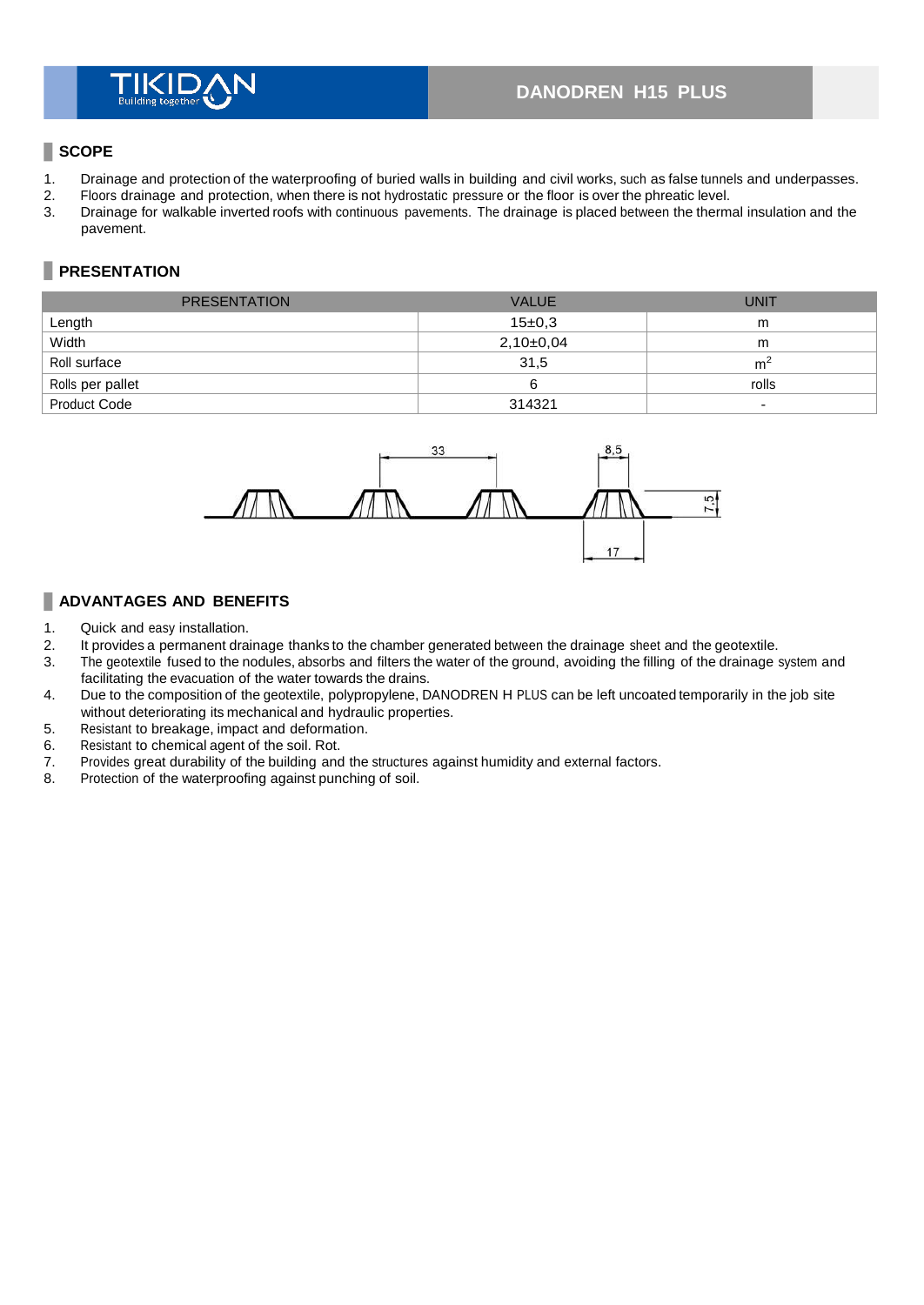

## **INSTRUCTION FOR USE**

#### Buried walls

- 1. Surface and singular points must be uniform, clean, dry and free of foreign objects.<br>2. The support of DANODREN H PLUS can be a waterproofing membrane.
- The support of DANODREN H PLUS can be a waterproofing membrane.
- 3. DANODREN H PLUS is placed with the geotextile against the ground.<br>4 The geotextile layer has a width of 5 cm less than the drainage sheet
- The geotextile layer has a width of 5 cm less than the drainage sheet to facilitate the overlap of roll with roll. To perform the overlap, the geotextile is detached 7 cm, exposing 12 cm of drainage sheet, where the overlap will be made with the following sheet.
- 5. DANODREN H PLUS is fixed every 50 cm along the length and width of the overlap with DANODREN fixings. You can also use HILTI fixings, model X-SW.
- 6. DANODREN H PLUS is fixed mechanically in their upper part with the DANODREN metallic profile. This protects the drainage layer of land dumping, filling and compacting of the ditch and the water entrance. This fixation must be done 10 cm over the waterproofing membrane.
- 7. The corners should be made by folding the membrane.
- 8. Lay the drain pipe.
- 9. Rolls can be extended from top to bottom or vice versa and from left to right or vice versa, depending of the characteristics of work.

#### Floors

1. Where there is hydrostatic pressure or the floor is under the phreatic level, DANODREN H PLUS is extended with the geotextil against the ground. The overlaps are done as same as underground walls

#### Walkable inverted roofs with continuous pavement

1. In walkable inverted roofs with a continuous pavement, DANODREN H PLUS must be placed on the thermal insulation with the geotextile upwards. The overlaps are done as same as underground walls.



#### **INDICATIONS AND IMPORTANT RECOMMENDATIONS**

- 1. DANODREN H PLUS drains, protects and filters.<br>2. DANODREN H PLUS does not waterproof, there
- 2. DANODREN H PLUS does not waterproof, therefore, it does not replace in any case the waterproofing membrane.<br>3. DANODREN fixations must be used when placing DANODREN H PLUS.
- DANODREN fixations must be used when placing DANODREN H PLUS.
- 4. DANODREN metallic profile must be used when placing DANODREN H PLUS.
- 5. Appropriate precautions must be taken not to puncture the waterproofing during the placement of DANODREN H PLUS.
- 6. It must be verified that the product is at the site with its original packaging, duly labeled with CE marking and in perfect conditions.
- 7. It is recommended to check the existence of Declaration of Performance.<br>8. It is recommended to check the existence of the voluntary quality mark.
- It is recommended to check the existence of the voluntary quality mark.

## **HANDLING, STORAGE AND CONSERVATION**

- 1. This product is not toxic or inflammable.
- 2. The product should be stored in a dry place protected from rain, sun, heat and low temperatures and upright position.<br>3. For further information, check the security data sheet.
- For further information, check the security data sheet.